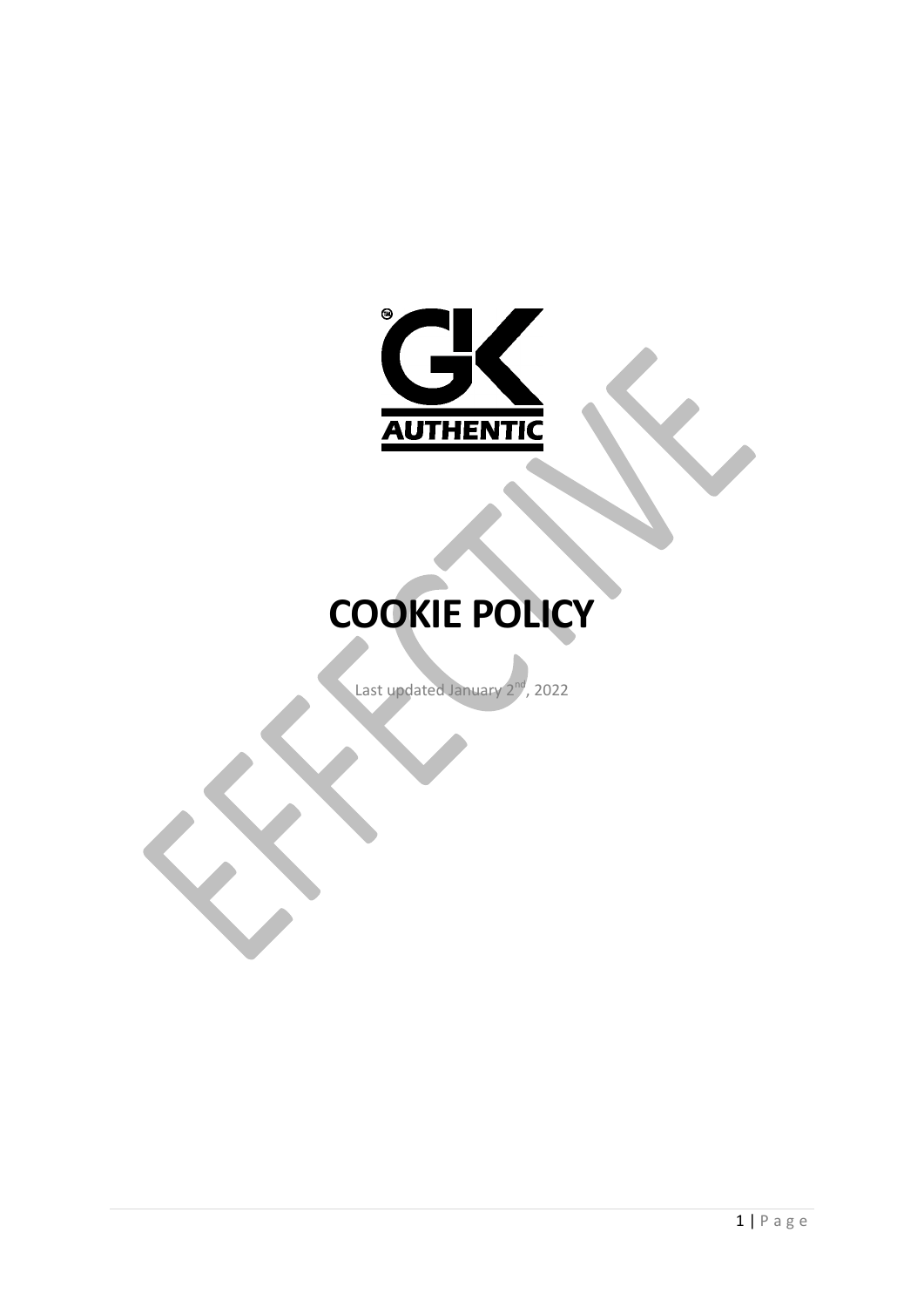#### **Table of Contents**

| 4.3 |  |
|-----|--|
| 4.4 |  |
| 4.5 |  |
|     |  |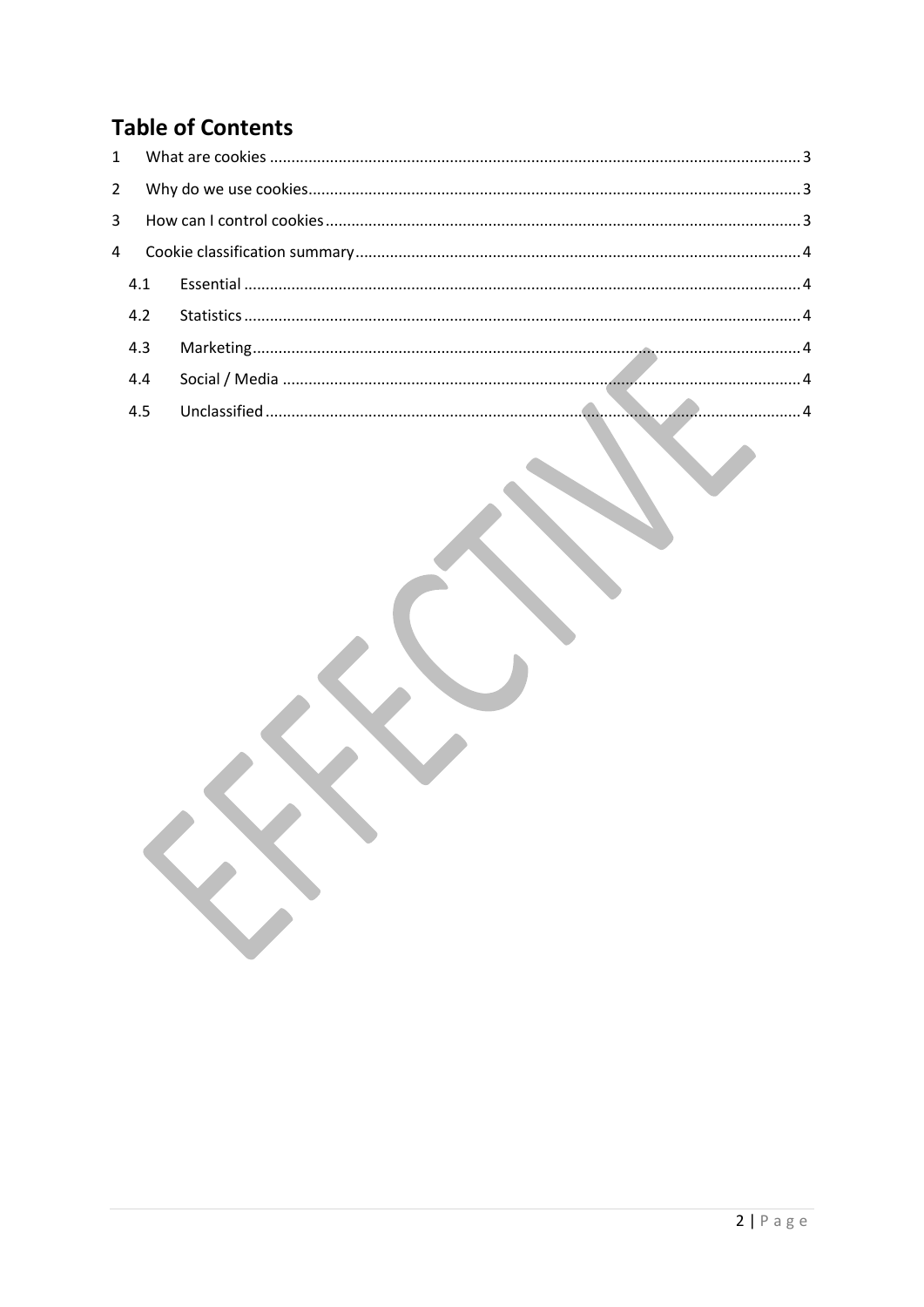This Cookie Policy explains how GK Authentic ("**Company**") uses cookies and similar technologies to recognize you when you visit our website a[t www.gkauthentic.com,](http://www.gkauthentic.com/) ("**Website**"). It explains what these technologies are and why we use them, as well as your rights to control our use of them.

In some cases, we may use cookies to collect personal information, or that becomes personal information if we combine it with other information.

# <span id="page-2-0"></span>**1 What are cookies**

Cookies are small data files that are placed on your computer or hand-held device when you visit a website. Cookies are widely used by websites owners to make their websites function, or to work more efficiently, as well as to provide usage statistical reporting information.

Cookies set by the website owner (in this case GK Authentic) are categorised as "first party cookies". Cookies set by parties other than the website owner are categorised as "third party cookies". Thirdparty cookies enable third party features or functionality to be provided to the user on or through the website (e.g. payment gateways, interactive content and analytics). The parties that set these third-party cookies can recognise your computer both when it visits the website in question and also when it visits certain other websites.

# <span id="page-2-1"></span>**2 Why do we use cookies**

We use first and third-party cookies for several reasons. Some cookies are required for technical reasons for our website to function and we refer to these as "essential" or "strictly necessary" cookies.

Other cookies also enable us to track and target the interests of our users to enhance the experience on our website. Third parties serve cookies through our website for analytics, enhanced functionality, advertising and other purposes. This is described in more detail below.

The specific types of first- and third-party cookies served through our website and the purposes they perform are described in more detail on the [Cookie Declaration](https://gkauthentic.com/cookie-declaration) page of our website.

# <span id="page-2-2"></span>**3 How can I control cookies**

You have the right to decide whether to accept or reject cookies. You can exercise your cookie consent rights by setting your privacy preferences in the Borlabs cookie consent manager via the "My Privacy Preferences" link on the [Cookie Declaration](https://gkauthentic.com/cookie-declaration) page. The cookie consent manager is part of the Borlabs cookie consent solution the website employs to meet its GDPR obligations, where you can select to accept or reject whole categories of cookies, or drill down into individual categories where you can exercise granular control of which cookies to allow or reject.

If you choose to reject cookies, you may still use the website however your access to some functionality may be restricted. You may also set or amend your web browser controls to accept or reject cookies. The means by which you can refuse cookies through your web browser controls vary